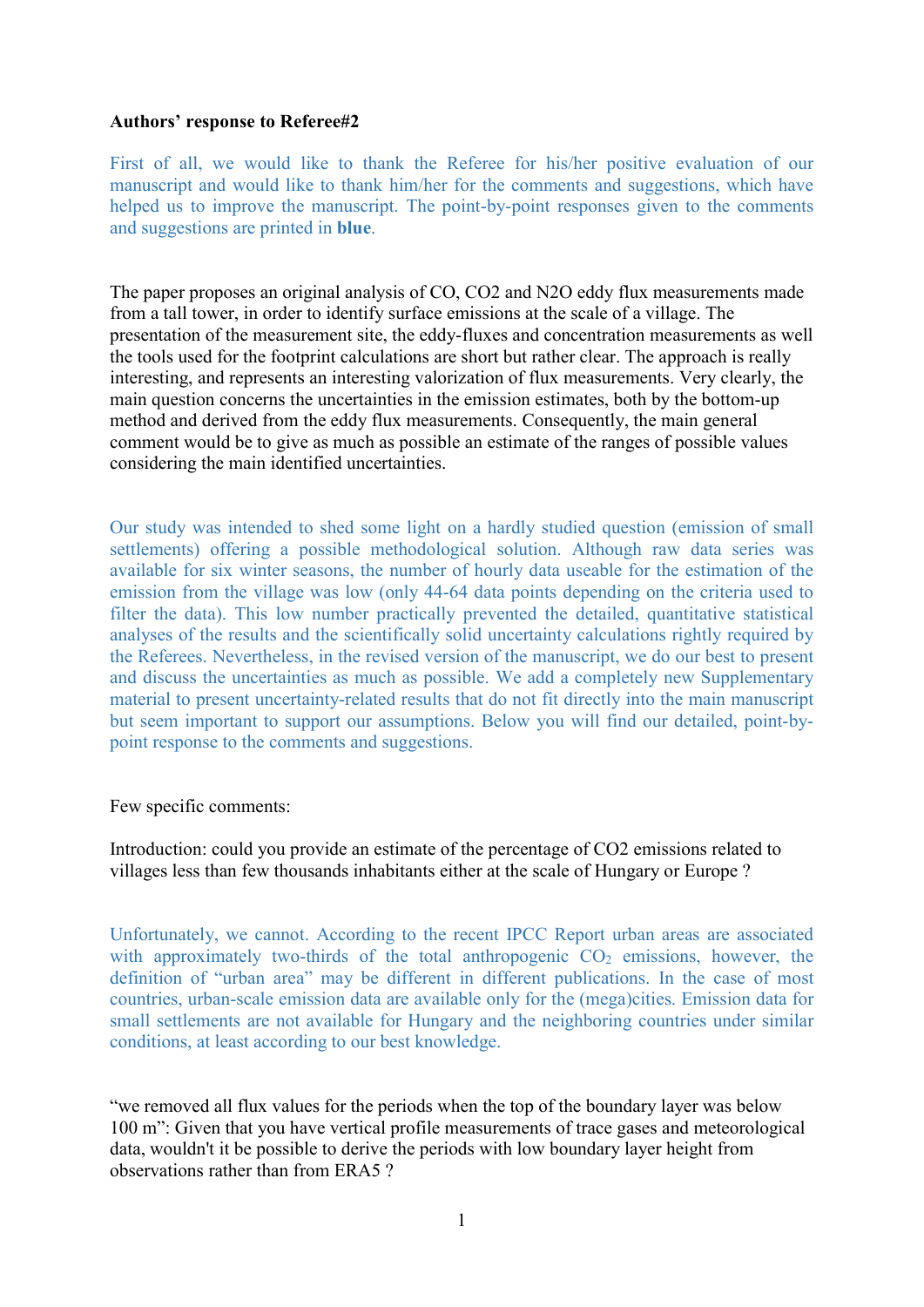In an MSc thesis, we tried to use the tall-tower vertical profile measurements for the determination of the height of the planetary boundary layer (PBL). (Unfortunately, the thesis is available only in Hungarian.) Due to methodological issues, the maximum stable boundary layer height that could be reliably derived from the vertical profile data was only 65 m. The eddy covariance system used in this study is mounted above this elevation, at 82 m. Identification of the cases, when the PBL height was at least 100 m, was only possible using the ERA5 database. The flux measurements may be questionable in very stable conditions, like when the top of the PBL is close to the measurement elevation or below that.

"The emission densities of CO, N2O, and CO2 obtained for the natural landscape are 139 ng m-2 s-1, 5.9 ng m-2 s-1, and 12 μg m-2 s-1, respectively": according to the criteria used for the PBL development I guess your methods favors daytime events, compared to nighttime. Still do you have cases for the night ? If so do you see a difference between day and nighttime fluxes ? I do not expect strong diurnal variability for the natural fluxes in wintertime, but for the anthropogenic emissions it must very significant.

Concerning the "natural" emission, there are more daytime data than nighttime ones, however, the difference is not big as it will be presented in the new Supplementary material added to the main paper, and can be seen here in Fig. 1. The daytime-nighttime emission differences are not negligible but do not seem significant at the general uncertainty of the flux data (Fig. 2 below, figures for all three gases will be available in the Supplementary material). For climatic reasons (specific wind direction occurring under specific weather conditions), emission data for the village are available only during daytime hours (Fig. 3). Although there are no quantitative data on the diurnal heating/cooking behavior of the populations, it can be assumed that our data avoid both the nighttime low emission period and the morning/evening high emission periods, and hence should be representative of the diurnal average emission values. This hypothesis cannot be tested with the available data, and the resulted uncertainty must be taken into account in the interpretation of the results. This reasoning is inserted into Section 3.2 (Emission from the village) of the revised manuscript.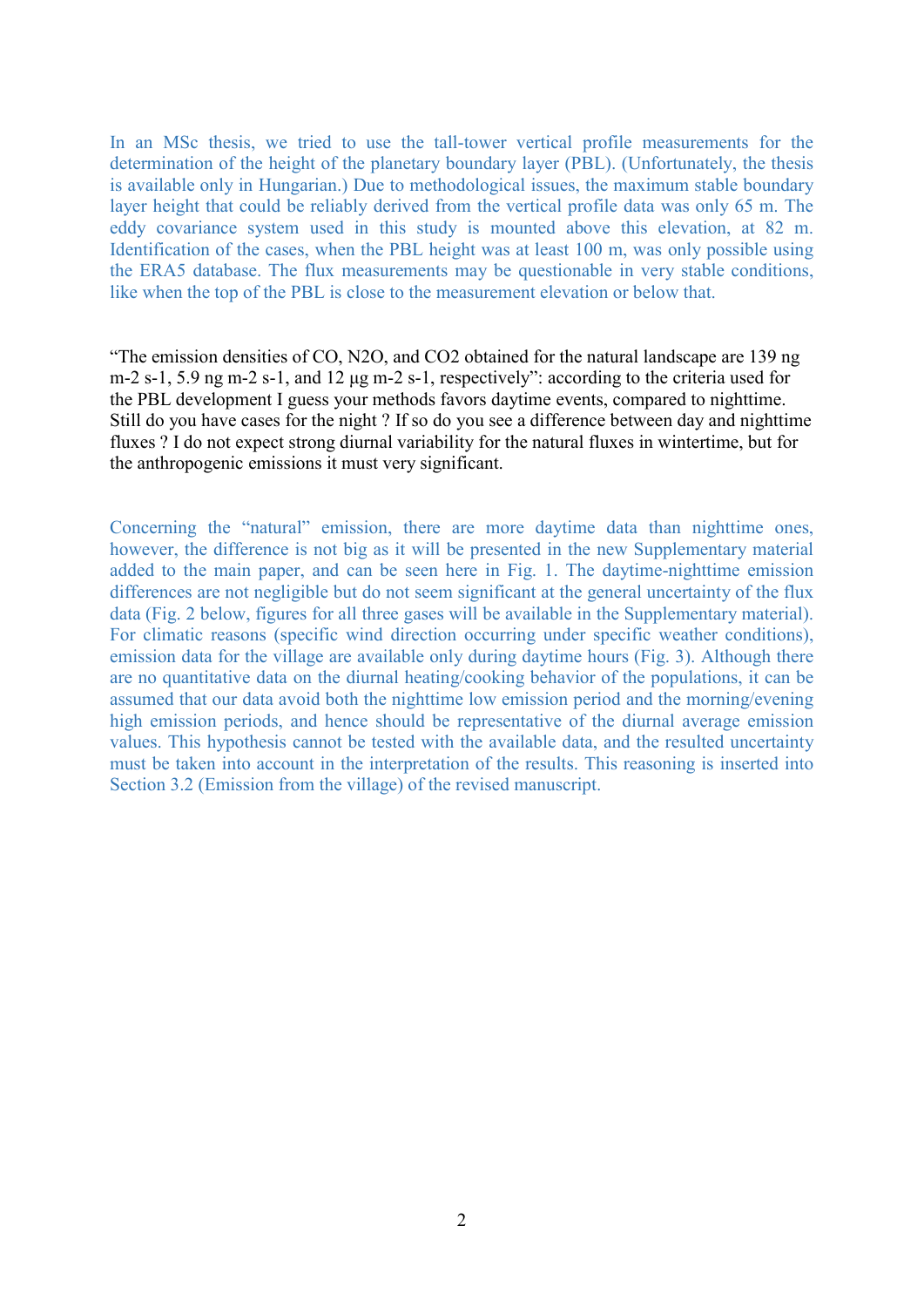

Fig. 1: Temporal distribution of the number of hourly flux data available for the determination of the emission density of the "natural" landscape



Fig. 2: Temporal distribution of the median emission density of the "natural" landscape, and the calculated overall median emission density (horizontal red line) for N2O.



Fig. 3: Temporal distribution of the number of hourly emission density data available for the village at  $\geq$  25 % and  $\geq$  30 % footprint coverage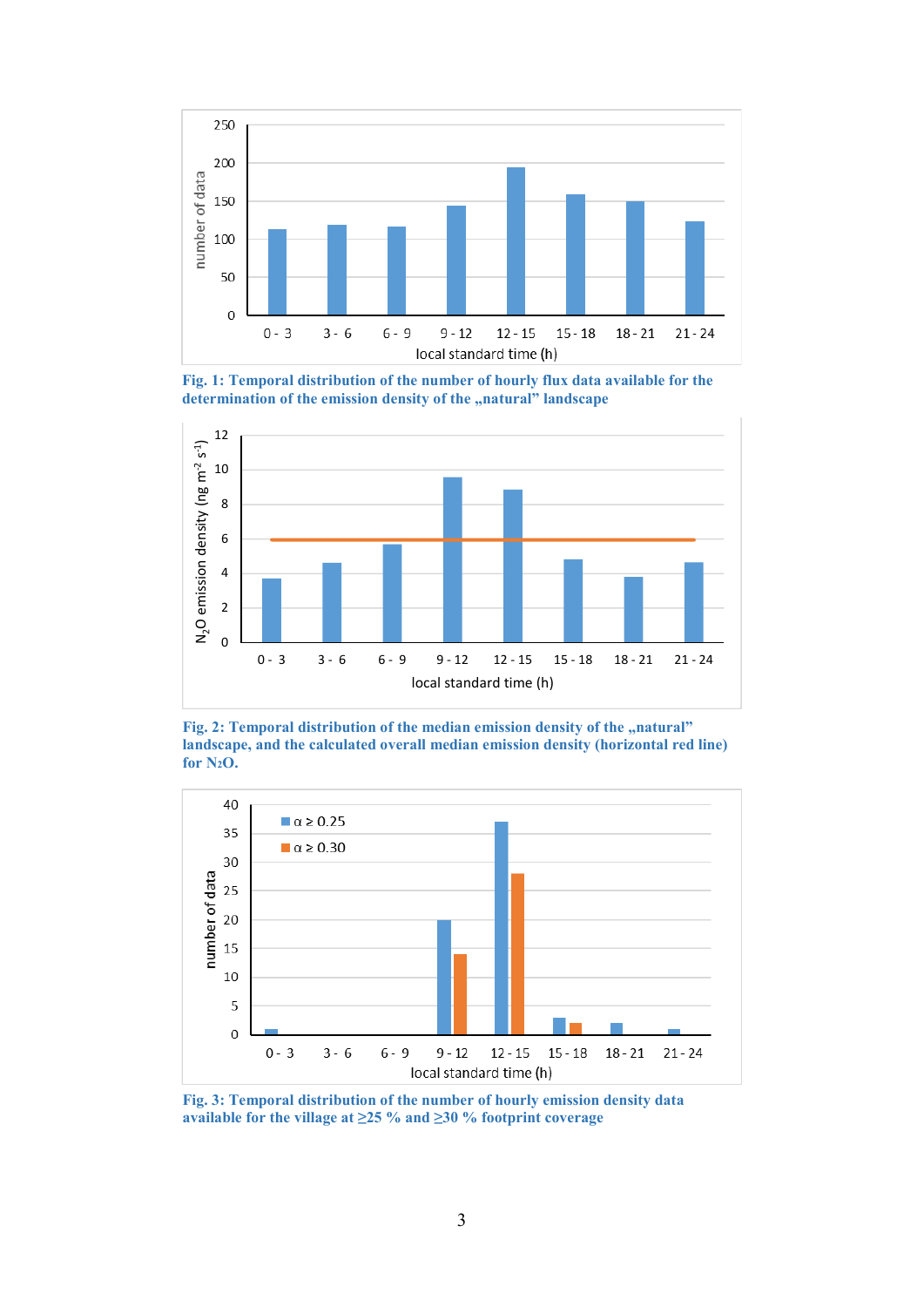"Our concept assumes that both the "natural" landscape … are homogeneous from the point of view of emission density": would it be possible to elaborate on this assumption especially for CO2 ?

Our method assumes homogeneous and isotropic spatial distribution of GHG fluxes from the "natural" landscape. To evaluate whether this condition was met, the measured flux values were grouped into wind sectors of 22.5-degrees, and the median value was calculated for each sector. (See the example figure below (Fig. 4). Figures for all the three gases studied will be presented in the new Supplementary material.) The directional medians were compared with the overall median of the data set using the asymptotic K-sample Brown-Mood median test. Only the median of the southwest direction deviated significantly  $(p<0.05)$  from the overall median, possibly due to a flux signal from the major road in that direction. Discrimination of a specific direction would have been inconsistent with the otherwise applied α-based filtering, therefore we calculated how much the somewhat higher fluxes from this direction contributed to the overall median. Rejection of the data from the southwest direction would reduce the median CO emission density from 139 ng  $m^{-2} s^{-1}$  to 128 ng  $m^{-2} s^{-1}$ . The corresponding values for N<sub>2</sub>O are 5.9 ng m<sup>-2</sup> s<sup>-1</sup> and 5.8 ng m<sup>-2</sup> s<sup>-1</sup>, while for CO<sub>2</sub> 12 µg m<sup>-2</sup> s<sup>-1</sup> and 11 µg m<sup>-2</sup> s<sup>-1</sup>, respectively. These small deviations hardly influence the calculation of the emission from the village and are negligible relative to the calculated emissions from the village. Therefore, for keeping the consistency of the filtering method, all available data were used for the calculation of the median emission densities of the "natural" landscape. The sector containing the village could not be tested because of the contribution of the village itself. We hence assumed that the overall median of the "natural" GHG fluxes was also applicable for this sector.



Fig. 4: Directional distribution of the median CO2 flux ( $\mu$ g m<sup>-2</sup> s<sup>-1</sup>) of the "natural" landscape (red) and the median flux calculated using all available data (black). There is no data from the direction of the village. Similar figures will be presented in the Supplementary material for  $N_2O$  and  $CO$ . Logarithmic scale is applied for the better visualisation.